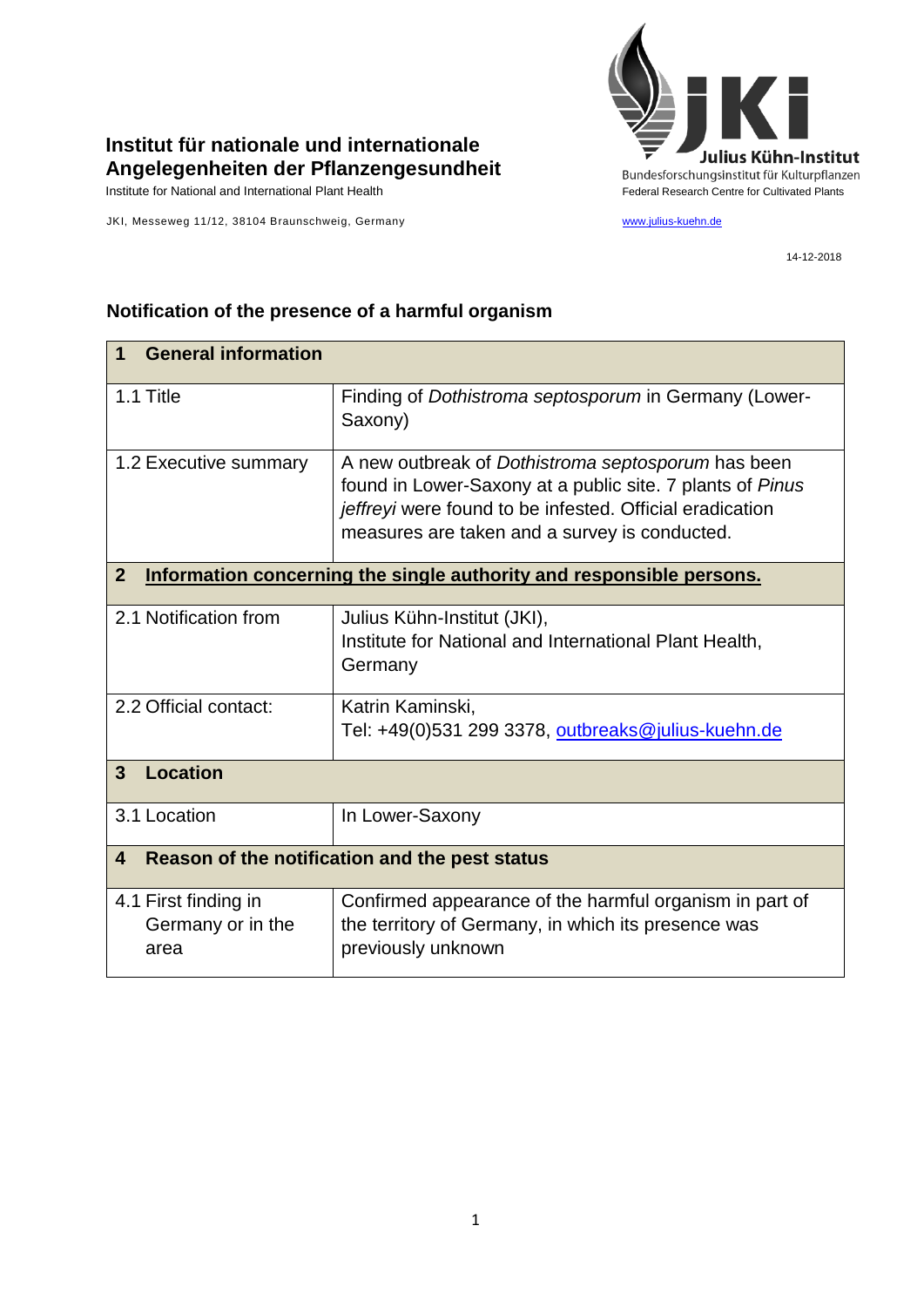| 4.2 Pest status of the area where the harmful<br>organism has been found present, after<br>the official confirmation.                 | Present, under eradication, only in<br>specific parts of the area concerned                        |  |  |
|---------------------------------------------------------------------------------------------------------------------------------------|----------------------------------------------------------------------------------------------------|--|--|
| 4.3 Pest status in Germany before the official<br>confirmation of the presence, or<br>suspected presence, of the harmful<br>organism. | Present, only in some parts of<br>Germany, under containment, in<br>case eradication is impossible |  |  |
| 4.4 Pest status in Germany after the official<br>confirmation of the presence of the<br>harmful organism.                             | Present, only in some parts of<br>Germany, under containment, in<br>case eradication is impossible |  |  |
| Finding, sampling, testing and confirmation of the harmful organism.<br>$5\phantom{.0}$                                               |                                                                                                    |  |  |
| 5.1 How the presence or appearance of the<br>harmful organism was found.                                                              | Information submitted by<br>professional operators, laboratories<br>or other persons               |  |  |
| 5.2 Date of finding:                                                                                                                  | 16-11-2018                                                                                         |  |  |
| 5.3 Name and address of the Laboratory                                                                                                | Landesamt für Ländliche<br>Entwicklung, Landwirtschaft und<br>Flurneuordnung (LELF), Zossen        |  |  |
| 5.4 Diagnostic method                                                                                                                 | Real-time PCR (loos et al. 2010)                                                                   |  |  |
| 5.5 Date of official confirmation of the<br>harmful organism's identity.                                                              | 16-11-2018                                                                                         |  |  |
| Infested area, and the severity and source of the outbreak in that area.<br>6                                                         |                                                                                                    |  |  |
| 6.1 Size and delimitation of the infested<br>area.                                                                                    | 7 plants already planted, not to be<br>reproduced or moved                                         |  |  |
| 6.2 Characteristics of the infested area and<br>its vicinity.                                                                         | Open air - public site                                                                             |  |  |
| 6.3 Infested plant(s), plant product(s) and<br>other object(s).                                                                       | Pinus jeffreyi                                                                                     |  |  |
| 6.4 Source of the outbreak                                                                                                            | unknown                                                                                            |  |  |
| <b>Official phytosanitary measures.</b><br>$\overline{\mathbf{7}}$                                                                    |                                                                                                    |  |  |
| 7.1 Adoption of official phytosanitary<br>measures.                                                                                   | Official phytosanitary measures will<br>be taken                                                   |  |  |